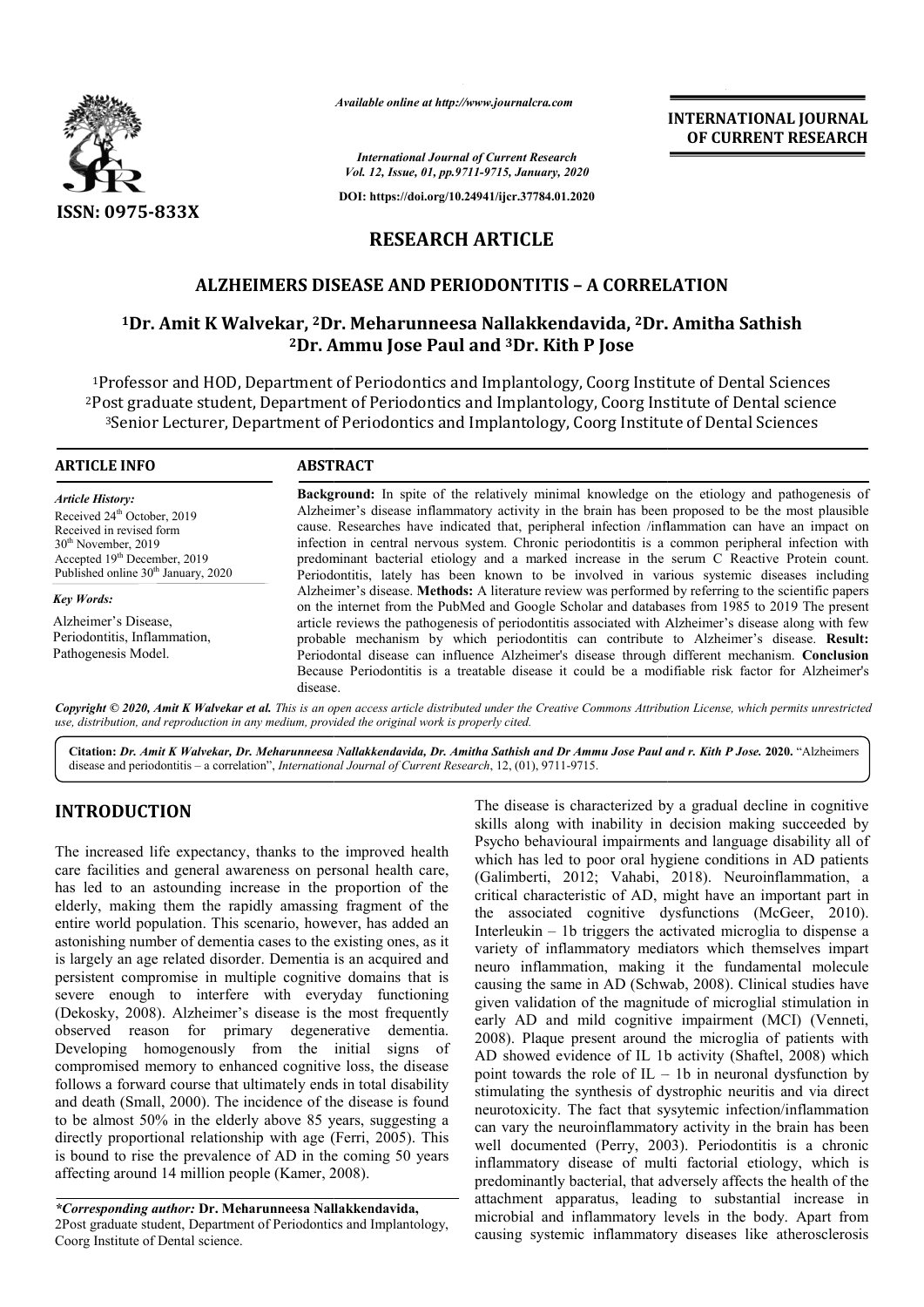and diabetes, periodontitis can commence or accelerate the rate of advancement of AD directly (Pischon, 2007). Multiple authors have successfully validated the effect of periodontitis on AD, and the channelling of inflammatory signals from periodontitis to brain has been proved by recent experimental studies. According to the "inflammatory model" proposed by Kamer *et al*, periodontal diseases trigger the formation of several systemic inflammatory products that triggers the formation of Amyloidβ (Aβ) and tau proteins in the cerebral tissue followed by the neuropathology that is Alzheimer's disease (Kamer, 2008)

Pathogenesis of Ad: "Inflammatory hypothesis' being one among the most accepted in the pathogenesis of AD, talks about a self-perpetuating and progressive cerebral inflammation that concludes as neurodegeneration (McGeer 2001). There are no definitive inflammatory factors acknowledged till date (Kamera, 2008). The inflammatory activity could be provoked by various pathologic characteristics of the disease comprising mainly of A-amyloid 1-42 peptide (A-42) identified in senile plaques, hyperphosphorylated tau protein (P-Tau) encompassing the neurofibrillary tangles, or constituents of degenerated neurons (Akiyama, 2000). As a consequence of the same, the microglial cells are activated. These cells at minor concentrations are known to have protective activity. They function as mononuclear phagocytes against the harmful injuries to the central nervous system and thus play an important role in managing the brain homeostasis. They serve the neuroprotective function by eliminating the AβP plaques (Fetler, 2005). Progression in age along with genetic susceptibility tend to adversely affect the neuroprotective capacity of the microglial cells leading to chronic inflammatory reaction s in the CNS (Schram, 2007; Arosio, 2004). As a consequence, the microglial cells, when in contact with the systemic inflammatory signs, induce their phenotypes to create neurotoxic products. This in turn induces the pathogenesis of AD. These "activated microglial cells" undergoes a change in their morphology, and starts the production of cell antigens leading to uninhibited activity of pro inflammatory components. This in turn leads to neurodegeneration (von Bernhardi, 2004).

**Microglial Cells In Ad:** The protective or destructive activity of te microglial cells is mainly governed by the circumstances (Weitz, 2012; Perry, 2001; Kitazawa, 2005). These cells upon stimulation tend to produce various pro inflammatory cytokines including tumournecrosis factor (TNF)-α, interleukin (IL)-1β, IL-6, and C-reactive protein (CRP). These molecules, when present in an elevated concentration, functions via the via paracrine and/or autocrine pathways and induces the glial cells into increased production of Aβ42, P-Tau, and proinflammatory molecules. This in turn results in the activation of a pathway wherein the inflammatory mediators stimulate glial cells and activates the molecular pathway that commences in neurodegeneration (McGeer, 2001). Antibodies against TNF- $\alpha$ , IL-1β, IL-6, CRP, and complement proteins are acted upon by the reactive astrocytes and activated microglial cells linked with the senile plaque (Akiyama, 2000). A bidirectional mechanism is activated wherein TNF-α, IL-1β, and IL-6 induces the production of Aβ42 and the phosphorylation of tau protein and vice-versa (McGeer, 2001; Konsman, 2007; Gosselin, 2007). Various studies conducted to establish the possible association between CRP levels and other systemic inflammatory markers in the commencement of AD, has found

out a proportional escalation in the risk of developing AD when the CRP levels are high (Engelhart *et al*., 2004; Yaffe *et al*., 2004).

#### **Mechanisms involved in spread of inflammation to brain**

#### **Two mechanisms have been proposed:**

- Systemic circulation
- Neural pathways

#### **In the systemic circulation:**

- Areas which lack blood brain barrier (BBB).
- areas in brain with blood brain barrier through:
- (a) Fenestrated capillaries of the BBB,
- (b) Using cytokine-specific transporters,
- (c) Increasing the permeability of BBB, or
- (d) Endothelial cells of the brain are activated to produce cytokine-inducing signalling molecules such as nitric oxide or prostanoids (Nagraj, 2015).

**In neuronal pathway (Dantzer** *et al***., 2000):** Afferent nerve fibres of the peripheral nerves get stimulated by the peripheral cytokine leading to an elevated brain cytokine level. The channels or compartments linked with the peripheral nerves are also used to gain access to the brain (Nagraj, 2015). Other mechanism include the presence of receptors for CD14 present in the brain which can get activated by LPS derived from invasive bacteria or AD AβP, which in turn will activate CD14 cells. This further increases brain cytokines and hypothetically contributes to the inflammatory burden of AD. The lipopolysaccharide (LPS) of gram-negative bacteria is a readily recognized, pathogen-associated molecular pattern that triggers the innateimmune response and increases peripheral proinflammatory cytokines by activating the CD14 receptor. Studies have shown that CD14 receptors are present on areas of the brain that are exposed to the systemic circulation such as the circumventricular areas, leptomeninges, and choroid plexus. On intravenous injection with LPS, CD14 receptors are up-regulated not only in areas exposed to the LPS but also throughout the brain, demonstrating that LPS is capable of influencing the CD14 profile in the brain even in the absence of direct contact between LPS and CD14. Thus,CD14 can be activated by LPS derived from invasive bacteria or AD amyloid β protein, thus increasing further brain cytokines and hypothetically contributing to the inflammatory burden of AD (Inflammation and Alzheimer's disease, 2008).

**Role of bacteria in the pathogenesis of alz dis:** Several bacterial pathogens have been proposed to directly act as triggers or cofactors in the aetiology/pathogenesis of AD (Itzhaki, 2004). Few studies on the role of specific bacteria in the pathogenesis of AD have been conducted, and most have focused on *Chlamydia pneumoniae* and spirochetes. However, reports for both pathogens have been contradictory. *Borrelia burgdorferi* spirochetes were detected inblood and cerebrospinal fluid of AD patients, with *B burgdorferi* antigens co-localized with beta-amyloid deposits, and it was observed that glial and neuronal cells exposed to *B burgdorferi*  synthesized amyloid precursor protein and P-taus (Miklossy, 2006). *Treponema denticola* is a prominent periodontal pathogen associated with moderate to severe periodontitis (Ellen, 2005). *Treponema* species including *T denticola* were detected in 14 of 16 post-mortem AD specimens but only detected in 4 of 18 age-matched non-A D specimens.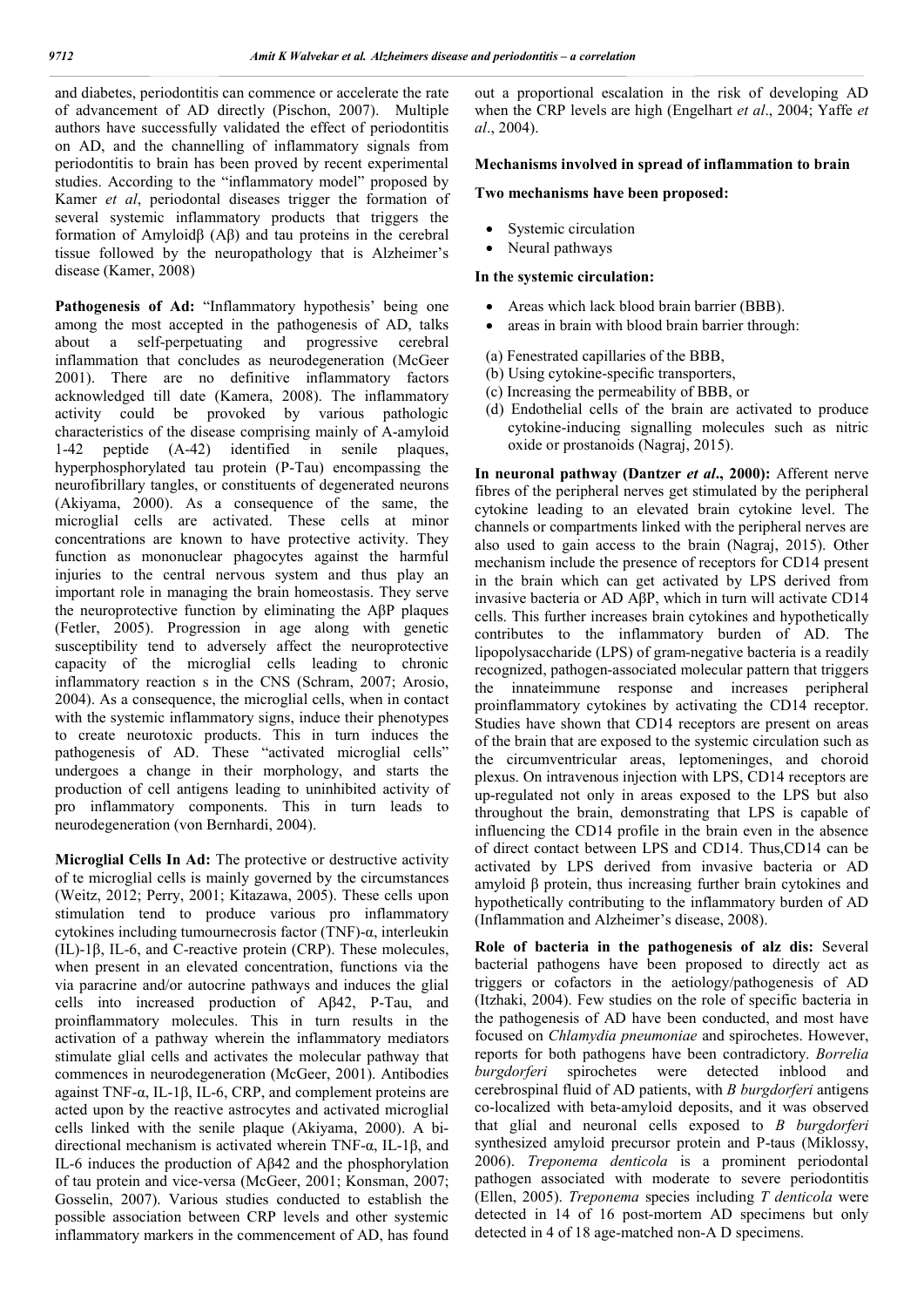

**Possible pathway between periodontal disease and ad North American Journal of Medical Sciences | June 2015 | Volume 7 | Issue 6| Nagaraj 2015**

Furthermore, specimens from AD subjects had a greater number of *Treponema* species than controls (Riviere, 2002). These results suggest that bacteria, including periodontopathic bacteria, can invade the brain, circulation, and the other mechanism by way of peripheral nerve pathways. Periodontopathic bacteria could potentially use both pathways.

**Periodontal Diseases as a Source of Systemic Inflammation:** Periodontal diseases are of inflammatory origin affecting the supporting structures of the teeth. The most prevalent periodontal diseases are caused by the interaction of specific bacteria with components of the host immune response in disease-susceptible individuals. Clinically, destruction of the periodontal ligament and surrounding alveolar bone in periodontitis creates deep, ulcerated pockets around affected teeth. The total surface area of the inflamed periodontal pockets within a single subject with moderate to severe periodontitis has been estimated to range from 8 to 20  $\text{cm}^2$ , depending on the number of teeth affected. Thus, the inflamed ulcerated periodontal pocket can be a very significant source of inflammatory and pathogen-derived mediators. In view of the profile of bacterial species associated with periodontitis and the unique availability of the periodontal pocket to the circulation and to nervous tissue, it is not surprising that periodontitis can have significant systemic effects (Kamer, 2008). Periodontal bacteria can elicit systemic effects through different mechanisms. First, periodontal bacteria can directly induce pathology by invasion into contiguous body spaces, and Ludwig's angina is an extreme example of this type of pathology. Second, bacteria and its products can be aspirated and induce pulmonary pathology (Scannapieco, 2003). Third, periodontal bacteria might gain access to the systemic circulation and subsequently colonize a distant anatomic site. For example, periodontal bacteria have been implicated in several systemic diseases including endocarditis and brain and lung abscesses (Zijlstra, 1992). In these examples, periodontal bacteria can be isolated and cultured from the affected sites. Bacterial end otoxin or other bacterial products (virulence factors) might also gain access to the systemic circulation and affect various pathologic processes at distant sites. Still another mechanism involves the host response.

Challenged by bacteria, the host produces a multitude of mediators including cytokines that gain access to the circulation. Collectively, these mechanisms account for many systemic disorders with an inflammatory basis.

**Periodontal infection can induce systemic pathology:** A single periodontal pocket can harbor as many as 300 million organisms (Socransky, 2002). Largely consisting of gram negative bacterial species, periodontal bacteria can incite systemic effects through bacteremia, endotoxemia, and virulence factor release into the circulation. Bacteremia might result from major and minor surgical procedures and routine daily procedures including flossing, brushing, and mastication in subjects with periodontitis comparable to those induced by dental procedures (Lucas, 2000). Most periodontal pathogenic species are gram-negative, colonize sub gingival dental biofilm adjacent to the ulcerated periodontal pocket, and are capable of proteolytic enzyme synthesis that can degrade the host basement membrane and gain access to the systemic circulation. Several periodontal bacterial species have been associated with inflammatory systemic diseases. Periodontitis might exert systemic effects through elevation of proinflammatory cytokines and other inflammatory mediators.

**Periodontitis as a risk factor for alzheimer's disease:** On the basis of the contribution of moderate to severe periodontitis to systemic inflammation and the potential role of inflammation in the etiology and progression of AD, it was proposed that chronic periodontitis might be a risk factor in the incidence and progression of AD. Periodontitis is a chronic inflammatory disease resulting in years of locally increased proinflammatory molecules that surround the trigeminal cranial nerve endings. Periodontitis also results inyears of systemic host exposure to proinflammatory cytokines and other systemic markers of inflammation such as CRP. Therefore, hypothetically, periodontal-derived cytokines could reach the brain by both systemic and neural pathways and amplify brain cytokine pools. Periodontal pathogens associated with moderate to severe periodontitis are gram-negative anaerobic species, rich in end otoxin/LPS that can stimulate proinflammatory cytokines and CD14activity. In addition, several bacteria associated with severe or progressive periodontitis are capable of invading tissues including *A actinomycetemcomitans, P gingivalis*, and *Tdenticola*. *T denticola* is from the same class as *T palidum,* known to invade brain tissue and to induce chronic inflammation, cortical atrophy, and amyloid deposition in subjects with syphilis. According to the model proposed by Kamer *et al*, cytokines are produced locally during periodontal inflammation and systemically due to periodontal endotoxemia. These cytokines will act on the already primed glial cells, resulting in an amplified reaction and progression of AD. Another way to increase brain inflammatory molecule pool is by the direct action of bacteria or bacterial products as demonstrated by *T palidum*. The progression of AD might manifest clinically as earlier onset or as more severe disease. Inflammation is a prominent component of both AD and chronic periodontitis (Dantzer, 2000).

**Role of genetics:** Because hyperinflammatory phenotype is considered to play a role in Alzheimer's disease and incertain forms of periodontal disease, polymorphisms of genes involved in inflammatory processes,like IL-1 and TNF-alpha polymorphisms, could be a common risk factor for both the diseases (Galbraith 1999; Nicoll 2000; McCusker 2001). APOE e4 allele is considered to be a strong risk factor for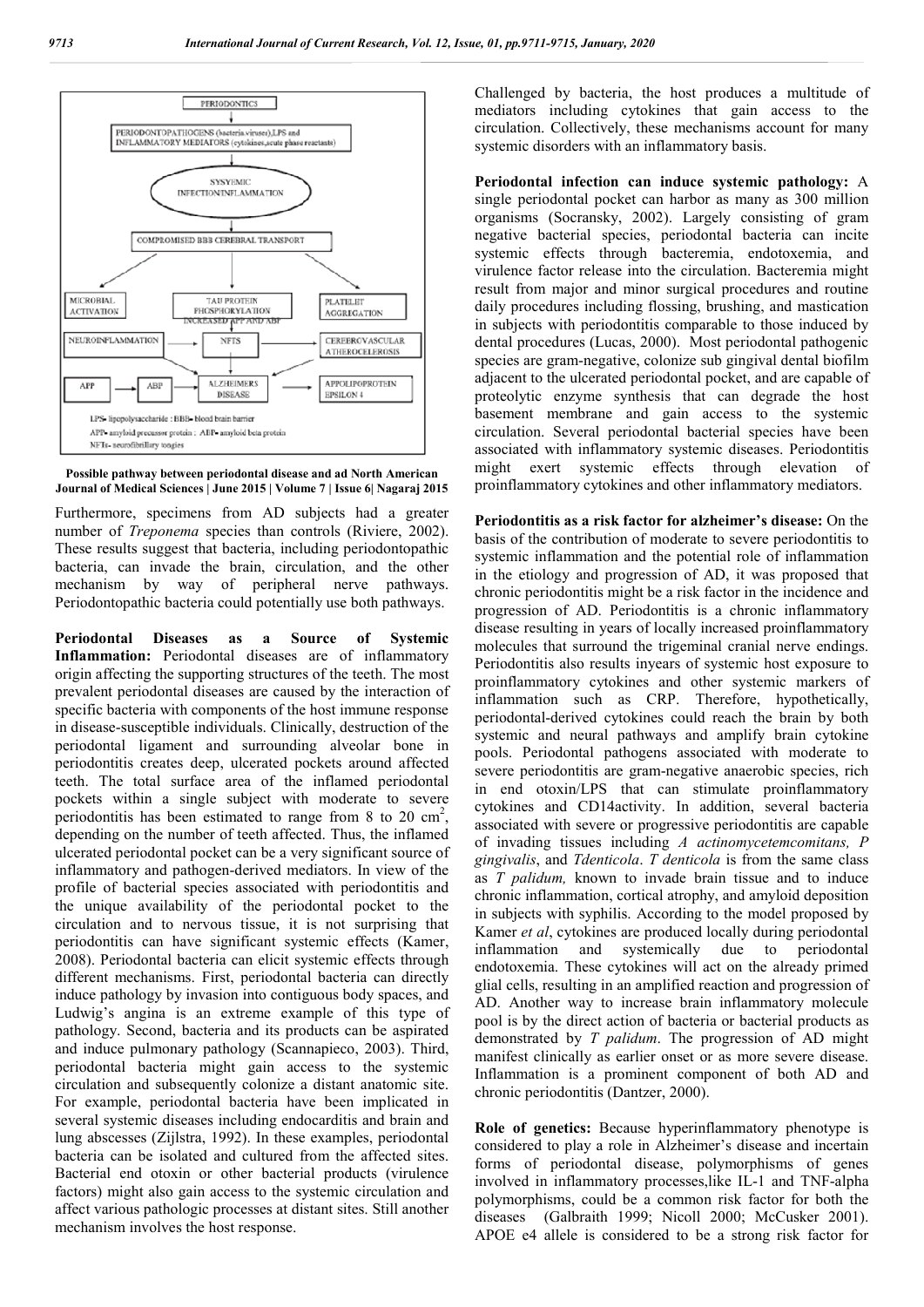Alzheimer's disease. Investigations focused on these genetic markers are warranted as these markers could prove to be valuable tools in the early detection of individuals at risk for the development of either of the diseases. In summary systemic inflammation produced by periodontal bacteria and the entry of pathogen products into the brain may increase brain inflammation and contribute to the development of Alzheimer's pathology or hasten the course of the disease in susceptible individuals.

#### **Conclusion**

Periodontitis being identified as a disease that is both treatable and cure able holds significant importance in its possible association with Alzheimer's disease. The elimination of periodontitis as a risk factor by the effective treatment modalities could favor the decrease in chances of getting AD. Hence the identification of AD biomarkers at the early stages of Periodontitis will help in arresting the progression of the same.

### **REFERENCES**

- Akiyama H., Barger S., Barnum S., Bradt B., Bauer J., Cole GM. *et al*., 2000. Inflammation and Alzheimer's disease. *Neurobiol Aging.,* 21:383–421.
- Arosio B., Trabattoni D., Galimberti L., Bucciarelli P., Fasano F., Calabresi C. *et al*., 2004. Interleukin-10 and interleukin-6 gene polymorphisms as risk factors for Alzheimer's disease. Neurobiol Aging 2004;25:1009-15.
- Association between Periodontitis and Alzheimer's Disease Keshava Abbayya, Nagraj Y Puthanakar1, Sanjay Naduwinmani2, Chidambar Y S3 North American Journal of Medical Sciences | June 2015 | Volume 7 | Issue 6
- Dantzer R., Konsman JP., Bluthe RM., Kelley KW. 2000. Neural and humoral pathways of communication from the immune system to the brain: Parallel or convergent? Auton Neurosci., 85:60-5.
- Dekosky ST, Kaufer DI, Hamilton RL, Wolk DA, Lopez OL. 2008. The Dementias. In: Bradley WG, Daroff RB, Fenichel GM, Jankovic J eds. Neurology in Clinical Practice. Philadelphia, PA: Butterworth Heinemann Elsevier, 1856.
- Ellen RP, Galimanas VB. Spirochetes at the forefront of periodontalinfections. Periodontol 2000 2005;38:13–32.
- Engelhart MJ., Geerlings MI., Meijer J., Kiliaan A., Ruitenberg A. 2004. van Swieten JC, *et al*. Infl ammatory proteins in plasma and the risk of dementia: The rotterdam study. *Arch Neurol*., 61:668-72.
- Ferri CP., Prince M., Brayne C., Brodaty H., Fratiglioni L., Ganguli M. *et al* 2005. Alzheimer's Disease International. Global prevalence of dementia: A Delphi consensus study. Lancet., 366:2112-7.
- Fetler L., Amigorena S. 2005. Neuroscience. Brain under surveillance: The microglia patrol. *Science*., 309:392-3.
- Galbraith GMP, Hendley TM, Sanders JJ *et al*., 1999. Polymorphic cytokine genotypes as markers of disease severity in adult periodontitis. *J Clin Periodontol*., 26: 705–709.
- Galimberti D., Scarpini E. 2012. Progress in Alzheimer's disease. *J Neurol.,* 259:201-11.
- Gosselin D., Rivest S. 2007. Role of IL-1 and TNF in the brain: Twenty years of progress on a Dr. Jekyll/Mr Hyde duality of the innate immune system. Brain Behav Immun., 21:281-9.
- Inflammation and Alzheimer's disease: Possible role of periodontal diseases Angela R. Kamera,\*, Ronald G.

Craiga,b, Ananda P. Dasanayakec, Miroslaw Brysd,Lidia Glodzik-Sobanskad, Mony J. de Leond,e

- Inflammation and Alzheimer's disease: Possible roleof periodontal diseases*A.R. Kamer et al. / Alzheimer's & Dementia 4 (2008) 242–250*
- Itzhaki RF., Wozniak MA., Appelt DM., Balin BJ. 2004. Infiltration of the brain by pathogens causes Alzheimer's disease. *Neurobiol Aging*., 25:619 –27.
- Kamer A R., Craig R G., Dasanayake A P., Brys M Glodzik Sobanskad L. de Leon MJ. 2008. Infl ammation and Alzheimer's disease: Possible role of periodontal diseases. Alzheimers Dement., 4:242-50.
- Keshava Abbayya, Nagraj Y Puthanakar, Sanjay Naduwinmani, Chidambar Y. 2015. Association between Periodontitis and Alzheimer's Diseasenajms.org; 7:6
- Kitazawa M., Oddo S., Yamasaki TR., Green KN., LaFerla FM. 2005. Lipopolysaccharide-induced infl ammation exacerbates tau pathology by a cyclin-dependent kinase 5 mediated pathway in a transgenic model of Alzheimer's disease. *J Neurosci.,* 25:8843-53.
- Konsman JP., Drukarch B., Van Dam AM. 2007. (Peri) vascular production and action of pro-infl ammatory cytokines in brain pathology. Clin Sci (Lond);112:1-25.
- Lucas V, Roberts GJ. 2000. Odontogenic bacteremia following tooth cleaningprocedures in children. *Pediatr Dent*., 22:96 –100
- McCusker SM, Curran MD, Dynan KB *et al*. 2001. Association between polymorphism in regulation region of genes encoding tumour necrosis factor alpha and risk of Alzheimer's disease and vascular dementia: a case-control study. Lancet 357: 436–439.
- McGeer EG., McGeer PL. 2010. Neuroinflammation in Alzheimer's disease and mild cognitive impairment: a field in its infancy*. J Alzheimers Dis*.,19:355–361.
- McGeer PL., McGeer EG. 2001. Inflammation, autotoxicity and Alzheimerdisease. *Neurobiol Aging*., 22:799–809.
- Miklossy J., Kis A., Radenovic A., Miller L., Forro L., Martins R. *et al*. 2006. Beta-amyloid deposition and Alzheimer's type changes induced by Borrelia spirochetes. Neurobiol Aging 2006;27:228 –36.
- Nicoll JAR, Mark RE, Graham DI *et al*., 2000. Association of interleukin-1 gene polymorphisms with Alzheimer's disease. *Ann Neurol.,* 47: 365–368.
- Perry HV., Newman TA., Cunningham C. 2003. The impact of systemic infection on the progression of neurodegenerative disease. *Nat Rev Neurosci*., 4:103–112.
- Perry VH., Cunningham C., Holmes C. 2007. Systemic infections and infl ammation affect chronic neurodegeneration. *Nat Rev Immunol*., 7:161-7.
- Pischon N., Heng N., Bernimoulin JP., Kleber BM., Willich SN., Pischon T., 2007. Obesity, inflammation, and periodontal disease. *J Dent Res.,* 86:400–409.
- Relationship between Periodontal Disease and Alzheimer A Review Surena Vahabi1\*, Shahab Kavousinejad2, Ghazal Ranjbar2, Azadeh Ghasemi2 and Fatemeh Alirezaei2
- Riviere GR, Riviere KH, Smith KS. 2002. Molecular and immunological evidence of oral Treponema in the human brain and their associationwith Alzheimer's disease. Oral Microbiol Immunol17:113– 8.
- Scannapieco FA, Bush RB, Paju S. 2003. Associations between periodontal disease and risk for nosocomial bacterial pneumonia and chronic obstructive pulmonary disease: a systematic review. *Ann Periodontol*., 8:54–69.
- Schram MT., Euser SM., de Craen AJ., Witteman JC., Frolich M., Hofman A. *et al*., 2007. Systemic markers of